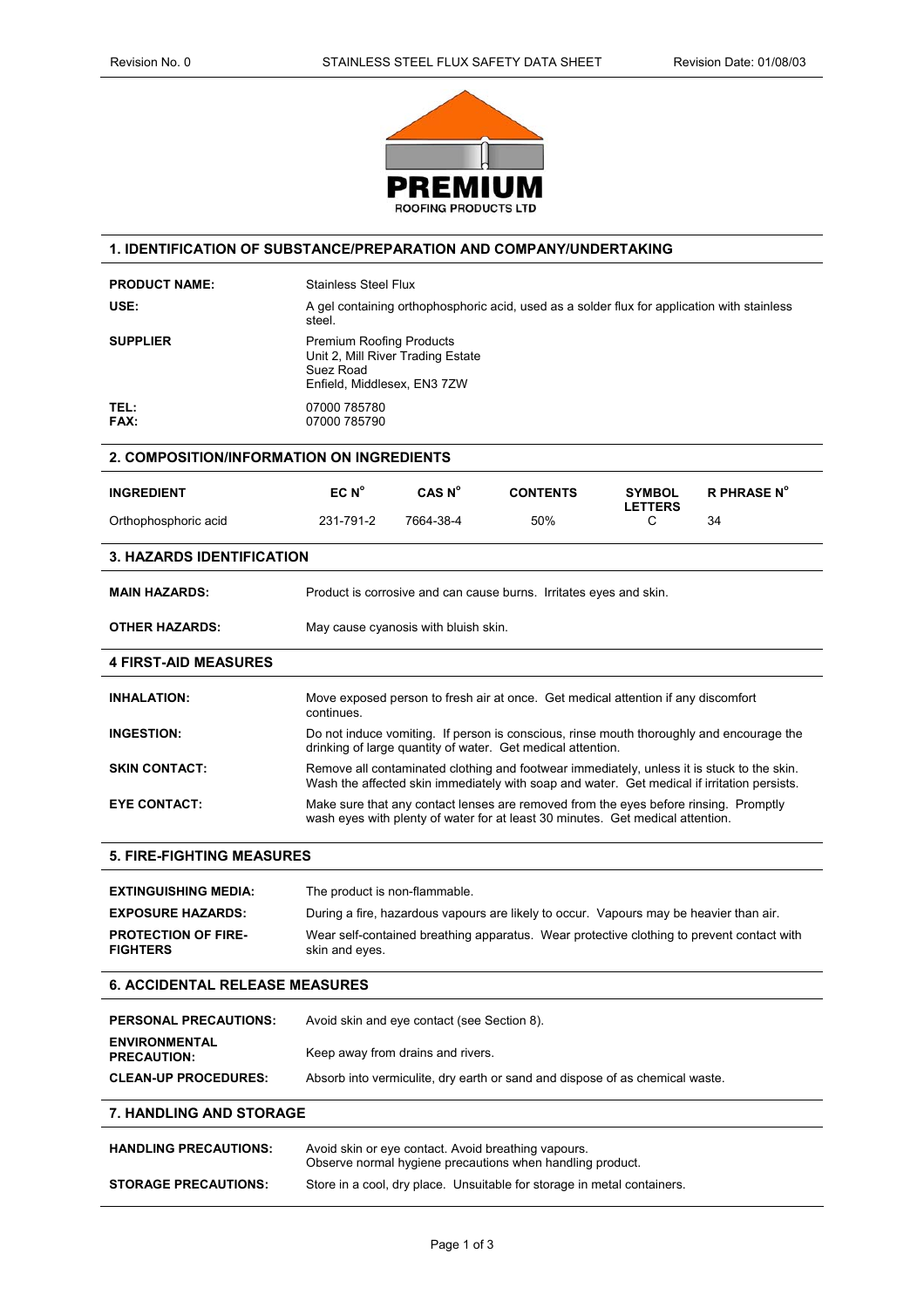### **8. EXPOSURE CONTROLS/PERSONAL PROTECTION**

| <b>EXPOSURE LIMIT VALUES:</b>  | <b>INGREDIENT</b><br>Phosphoric acid<br>Stannous sulphate                      | CAS N <sup>o</sup><br>7664-38-2<br>7488-55-3 | LTEL (8 hrs TWA)<br>1 mg.m <sup>-3</sup><br>2 mg.m <sup>-3</sup> as tin | <b>STEL (15 min)</b><br>$3 \text{ mg.m}^3$ |
|--------------------------------|--------------------------------------------------------------------------------|----------------------------------------------|-------------------------------------------------------------------------|--------------------------------------------|
| <b>VENTILATION:</b>            | Provide adequate general and local exhaust ventilation.                        |                                              |                                                                         |                                            |
| <b>RESPIRATORY PROTECTION:</b> | Avoid direct inhalation, otherwise no special measures necessary.              |                                              |                                                                         |                                            |
| <b>HAND PROTECTION:</b>        | Use protective gloves.                                                         |                                              |                                                                         |                                            |
| <b>EYE PROTECTION:</b>         | Use approved safety goggles or face shield.                                    |                                              |                                                                         |                                            |
| <b>SKIN PROTECTION:</b>        | Wear suitable protective clothing. Observe good standards of personal hygiene. |                                              |                                                                         |                                            |

### **9. PHYSICAL AND CHEMICAL PROPERTIES**

| <b>APPEARANCE:</b>       | Gel           | <b>ODOUR:</b>                 | None                         |
|--------------------------|---------------|-------------------------------|------------------------------|
| <b>BOILING POINT:</b>    | Not available | pH:                           | 1.3                          |
| <b>RELATIVE DENSITY:</b> | Not available | <b>SOLUBILITY (in water):</b> | Miscible in all proportions. |

# **10 STABILITY AND REACTIVITY**

| STABILITY:                                                  | Stable under normal conditions. Stable at room temperature.                                                                                                                                                                                                                                              |
|-------------------------------------------------------------|----------------------------------------------------------------------------------------------------------------------------------------------------------------------------------------------------------------------------------------------------------------------------------------------------------|
| <b>CONDITIONS TO AVOID:</b>                                 | Avoid excess heat.                                                                                                                                                                                                                                                                                       |
| <b>MATERIALS TO AVOID:</b>                                  | Avoid contact with strong bases, finely divided metals, organic peroxides, cyanides,<br>halogenated organics, mercaptans and other organic suphides, nitromethane, sodium<br>tetrohydroborate, sulphates, mineral acids, bleaching powder, aldehydes, strong alkalis,<br>chlorides and nickel carbonate. |
| <b>HAZARDOUS</b><br><b>DECOMPOSTION</b><br><b>PRODUCTS:</b> | Phosphine, oxides of phosphorus. Reacts with chlorides + stainless steel to form explosive<br>hydrogen gas.                                                                                                                                                                                              |

### **11. TOXICOLOGICAL INFORMATION**

| <b>INHALATION:</b>                                                            | May cause irritation to the respiratory system. |  |
|-------------------------------------------------------------------------------|-------------------------------------------------|--|
| <b>INGESTION:</b>                                                             | May cause internal burns if taken by mouth.     |  |
| <b>SKIN CONTACT:</b>                                                          | May cause burns                                 |  |
| <b>EYE CONTACT:</b>                                                           | May cause burns.                                |  |
| Not listed as being carcinogenic, mutagenic or as having teratogenic effects. |                                                 |  |

### **12. ECOLOGICAL INFORMATION**

| <b>MOBILITY:</b>                            | Readily absorbed into soil. Soluble in water.                |
|---------------------------------------------|--------------------------------------------------------------|
| <b>PERSISTENCE AND</b><br>DEGRADABILITY:    | 95% biodegradable.                                           |
| <b>BIOACCUMULATIVE</b><br><b>POTENTIAL:</b> | Unlikely to bio-accumulate on the basis of water solubility. |
| <b>OTHER ADVERSE EFFECTS:</b>               | Harmful effect due to pH shift                               |

#### **13. DISPOSAL CONSIDERATIONS**

| <b>WASTE FROM RESIDUES:</b>              | Dispose of material as special waste.                                 |
|------------------------------------------|-----------------------------------------------------------------------|
| <b>CONTAMINATED</b><br><b>PACKAGING:</b> | Rinse out empty containers thoroughly before returning for recycling. |

## **14. TRANSPORT INFORMATION:**

## **REGULATIONS:**

| ADR/RID (road/rail): | UN $N^{\circ}$ : | 1805                                 | CLASS: | <b>PACKAGING GROUP:</b> |  |
|----------------------|------------------|--------------------------------------|--------|-------------------------|--|
|                      |                  | PRODUCT DESCRIPTION: Phosphoric acid |        |                         |  |